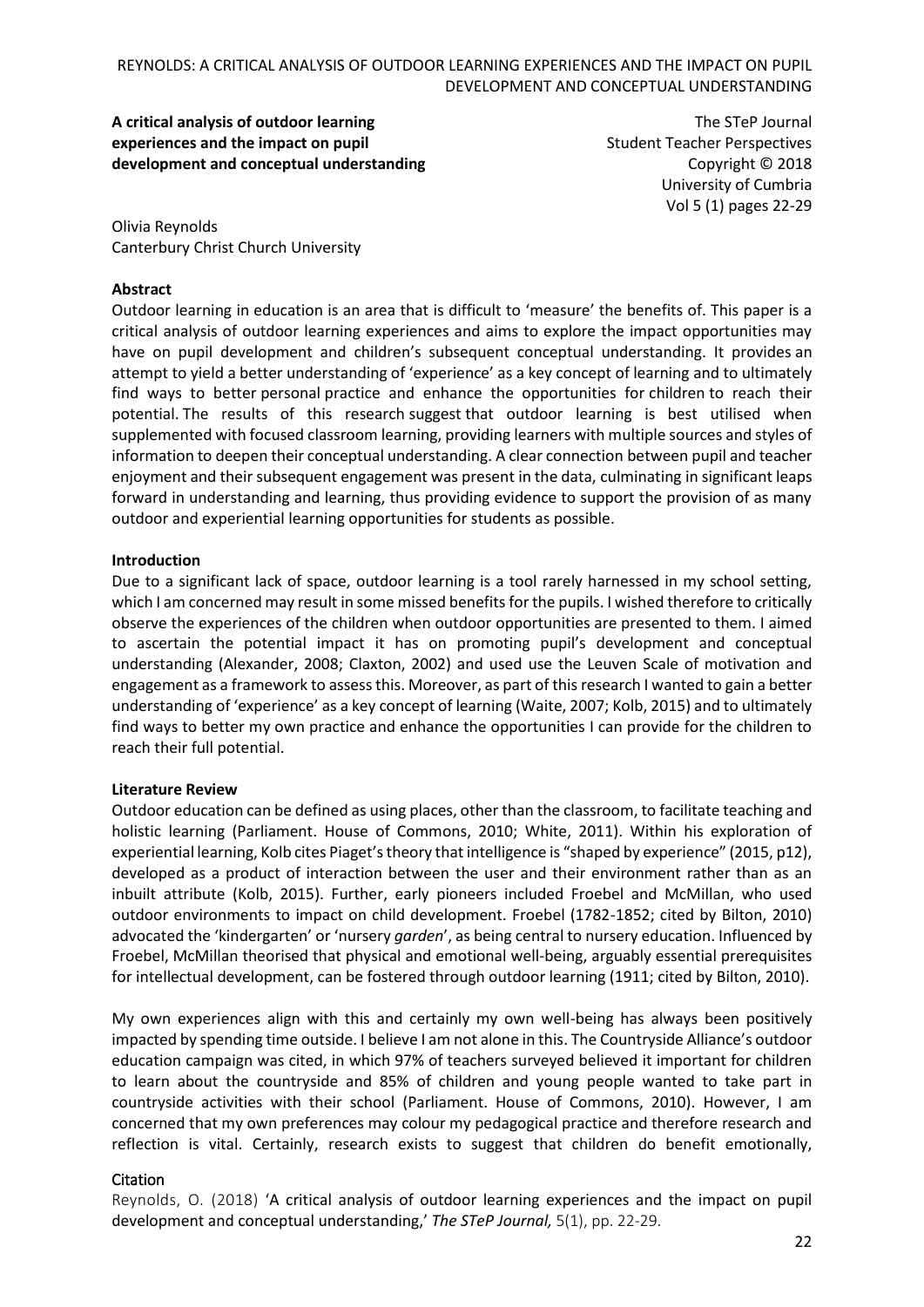psychologically and physically from spending time outside (Bilton, 2010; Waite, 2011), yet it is apparent in my own setting that children do not choose to or do not receive enough time outside. This has many implications; nationally, figures of obesity are on the increase, with one in three children in Year 6 measuring as obese or overweight (NHS Digital, 2017). For my school, a large barrier to outdoor learning is the sheer lack of space; we have one concrete playground with three scrubby bushes and reside in a heavily built up area, full of Victorian terraces, multiple train lines and a main road. Moreover, for my school and for many more, other barriers such as weather, time, safety, accountability (Gruenewald, 2006), adult supervision and vandalism (Edgington, 2002) can also impact on outdoor provision. Significantly too, it seems that outdoor 'play' is not given the weight it deserves once a child has left the Foundation stage. Waite explains that the Early Years Foundation Stage framework endorses outdoor learning due to its positive impact on children's well-being and development, but that the use of the outdoors is exponentially decreased upon transition to Key Stage One and beyond, suggesting that curriculum demand has a significant role in this (2011, p50).

However, there is suggestion the UK is moving towards change; outdoor learning in education has recently become a topic under much scrutiny, with the popularisation of 'Forest School' and the Government's support of research in this area. The 'Natural Connections Demonstration Project' (Waite et al, 2016) emphasised the positive impact of learning in the natural environment, particularly highlighting the level of enjoyment observed across the participants. The researchers' findings emboldened them to link enjoyment with attainment, although the evidence arguably remains difficult to measure objectively; schools working within the study were reluctant to place definite weight on the impact on attainment. Despite this, the report draws attention to enough difference in data between the schools to suggest that the project had had an impact on this. I feel that, in a climate where attainment is a driving aim and with Schools Minister Nick Gibb keen on rote learning and testing (DfE, 2016), surely this vague connection to attainment is a negative. There is certainly a connection between enjoyment, engagement or 'involvement' and the hoped-for outcome of better pupil results, as stated within the Leuven Scale, but it seems that, as yet, no research has been able to prove this conclusively in an outdoor setting. In fact, Laevers' (2012) explanation of 'involvement' within the frame of the Leuven Scale casts further doubt for me as to whether outdoor learning can effectively improve pupil progress. Laevers' explains that 'involvement' is when a child is "engrossed by an activity" (2012). This suggests a need for one single focus point – but anecdotally, in a new or changed environment it can be incredibly difficult to maintain this. By the very nature of the outdoors, one's concentration is continually interrupted. Moreover, pupil enjoyment must be nurtured - Laevers argues that a child needs to have confidence in their environment for them to be able to engage in learning (2012), as, in unfamiliar surroundings, some children may feel vulnerable and thus unlikely to engage happily in any activity.

Lovell's briefing notes on the links between natural environments and learning repeatedly allude to the need for more research in this area. She suggests that there is evidence that greater use of outdoor environments can improve emotional, behavioural and learning processes and outcomes, but that the data are skewed with regards to *which* environments, as there is more likelihood that any research done will be connected to forests or more "wild spaces" (2016, p2) and there is a lack of consistent, measurable factors. Furthermore, Warren et al (2014) discuss social equality and justice within 'outdoor experiential environments' as an "exercise in hope and despair" (p98), whereby huge inequalities in diversity and inclusion are still rife. Lovell suggests this further impacts current data, as only a section of society has been included and no uniform, correlative structures for research have yet been laid out (p3). In fact, findings in a study of the impact of outdoor education on children's mental health, outdoor learning had only a small positive impact on male participants, and no perceivable impact on girls (Gustaffson et al., 2012, cited by Lovell, 2016). Also within her brief, Lovell cites evidence suggesting outdoor learning may be beneficial to children with autism or with other special needs. This resonates with my 'beach train' diary notes on one of the children, who was a very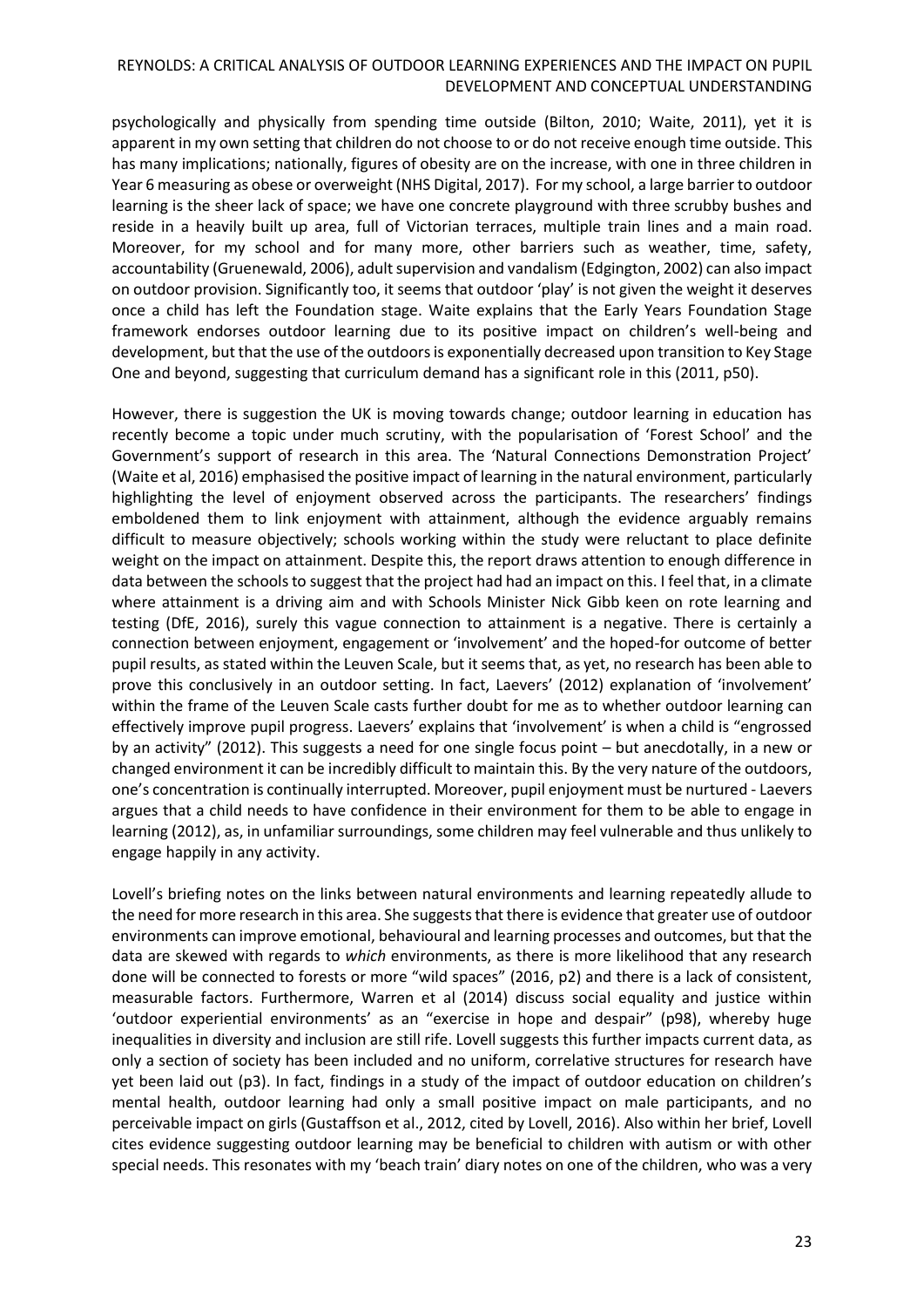nervous traveller and had almost not joined the trip, such is his discomfort with change. He was notably calmer when given a task to focus on. In fact, he became deeply engaged with the activity, in which he was able to think from another's perspective.

In counterbalance, in the Cambridge Primary Review (2010), Alexander cites Holt (1983), arguing that children should be allowed opportunities to pursue topics that interest them, so that a natural love of learning can be fostered (2010, p424). This does suggest a potential for deeper, conceptual learning, the clear engagement and enjoyment repeatedly mentioned in the 'Natural Connections Demonstration Project' (Waite et al, 2016), could be due to the opportunity to take control of one's own learning. It could be argued that this provides a chance for children to take ownership and responsibility (Bilton, 2010), exercising a greater level of choice in learning for themselves. Within Bilton's research (2010) there is a suggestion that children's increased competence promotes selfconfidence, potentially enhancing self-esteem. Through this, children could develop a strong 'can do' approach, thus developing a growth mindset (Dweck, 2012) Moreover, whilst children are not necessarily free from adult control or supervision, with greater space there is the potential for children to feel happier and less stressed (Bilton, 2010) and to develop resilience and independent learning fundamental, life-long skills (Claxton, 2002).

Alexander also references a report in which primary school children benefitted hugely from experiential learning activities that significantly widened their life experience, enabling them to then be able to discuss their understanding and thereby develop their writing skills from a much more solid position of conceptual understanding (Dyson & Gallannaugh, 2007, cited by Alexander, 2010). This resonates with my understanding of my own class, financial and social constraints mean that, despite our geographical proximity to the coast, some of my pupils have never been to the seaside. By this suggestion, it would seem absurd to ask those pupils to write about a trip to the beach before they have any reference or life experience of such a journey. However, how much stock should be placed in this surely comes down to a teacher's perception of the students and their abilities. It is safe to assume that none of my students have been on a trip to the moon, but I do not feel that that should stop us exploring the idea as a class. Imagination and experience can be argued to have a symbiotic relationship wherein one may feed or embellish the other (Fettes, 2013). Similarly, Waite's research uses participant's memories of experiential learning to reflect on how this may maintain and enhance engagement and memory (2007). In this, she suggests that a combination of imagination and memory is just as meaningful as an 'accurate' recollection of events. Many of the participants were able to recall significant childhood memories of outdoor experiences, often in considerably positive detail (Chawla, 1990, cited by Waite, 2007). Others doubt the validity of these accounts however (Borrie & Roggenbuck, 1995; cited by Waite, 2007), as more inconsequential details were often as vivid as any key or central theme (Bixler et al 2002; cited by Waite, 2007). For my intentions as a student teacher aiming to improve my practice for the benefit of my students, I question whether this is a negative - I agree with Fettes' suggestion that imagination and experience can mutually support and co-construct and subsequently both are incredibly important tools within my own classroom. I am certainly not attempting to train my students as exclusively objective 'reporters', where there is no space for artistic licence. Waite draws upon the DfES report (2006), stating that memorable learning experiences shape our world, our behaviour and lifestyle choices later in life (p3). Therefore, it appears that we know outdoor or experiential learning 'must' be good, but as yet lack the developed research and a sufficiently robust tool with which to quantify it.

## **Methodology**

McNiff calls action research "a rigorous research methodology" that can enhance teachers' pedagogical process and ultimately benefit their students (2001). Much like the dissertations she references, I wish to attempt to answer the question: 'how do I improve my work?' (2001, p9), by critically observing my learners' experiences when learning outside the classroom. The evidence I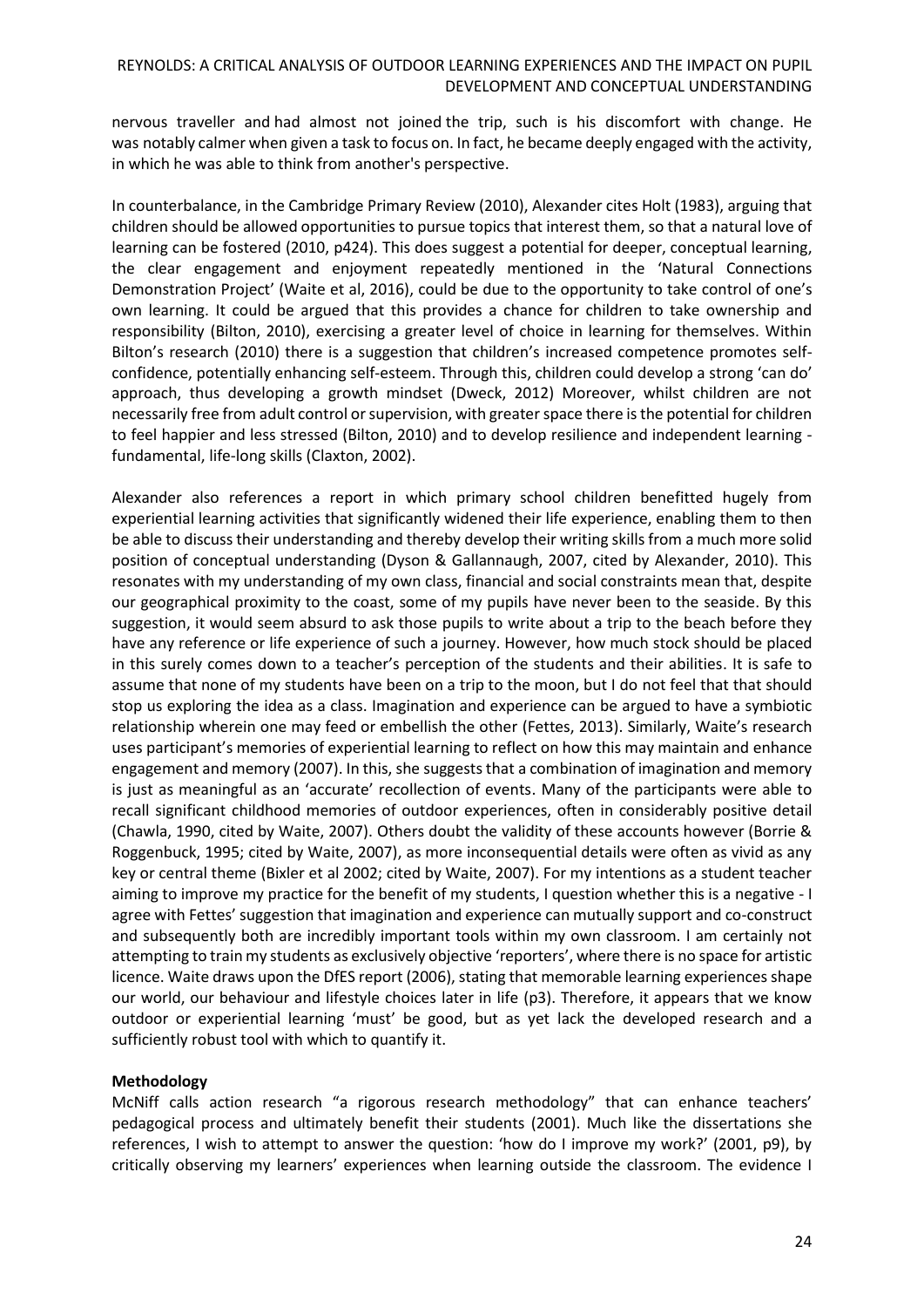gather should then inform my practice by allowing me to understand the impact on their development and conceptual understanding, culminating in a better understanding of 'experience' as a key concept of learning. Thus I hope to be able to "improve" my practice and the children's environment, to enable them to reach their fullest potential (McNiff, 2001).

My main data come from unstructured, casual group audio-recorded accounts on a trip to the local allotment where, in an attempt to avoid colouring the opinions of the children, I simply recorded the discussions held in my presence. There was very little teacher input and I hoped to maintain a 'naturalistic' stance (Thomas, 2013, p109), however I recognise that my presence may have affected the children's attitudes and offerings and thus my data (Kumar, 2014). Thomas also considers there to be potential for group dynamics to have an impact, "risky shift phenomenon" can allow for a group to make 'riskier' decisions than those of individuals (Thomas, 2013 p203). Whilst I acknowledge that my options for data collection were limited to group interview due to the fullness of the term and the afore-mentioned lack of appropriate environment opportunities, I believe this may have had a positive impact on my data – if we assume the likelihood of riskier decisions being made by people when working in groups, as there is 'safety in numbers', there is also therefore a likelihood of riskier decisions when learning outdoors. It is this 'risky' behaviour that may prove to be one of the benefits of outdoor learning (Waite, 2007).

I am also aware that I, as practitioner, will have impacted the data of myself as researcher, particularly with regard to the data from the trip to the beach. Within the confines of a train carriage, the choice for the children may have been less "what do I want to focus on next?" but rather "do I want to focus on the learning made available to me by my teacher?" I recognise this as an important example of my 'positionality' within my research- my social position, as well as my gender, age, ethnicity, social background, likes and dislikes are undoubtedly likely to affect my interpretation of the data. Furthermore I recognise that this is not a strictly 'outdoor' environment. However, it provides me with the opportunity to question how effectively the children engaged with learning in an *unusual* environment, as opposed to what guided their focus. Moreover, I consider being an active participant within my own research to be a positive; it is these dynamics, or relationships that I seek to understand, strengthen and improve (Thomas, 2013: p144). Ultimately, I believe we must accept and view this research within the construct of an 'interpretivist paradigm' (Thomas, 2013) wherein data can be interpreted and construed according to our own perception, our beliefs and values, experiences and background 'construct' us. Therefore each of the participants within this study, including myself as researcher, come into it holding different attitudes and understanding.

Acknowledging the above data as my interpretation of the children's experiences, I kept a 'personal reflections' diary to establish an alternative account of my own experience. These are data that are open to many interpretations and is fundamentally qualitative, wherein the "description and narration of feelings, perceptions and experiences", rather than tangible, *measurable*, quantitative evidence is the focus (Kumar, 2014: p14). This is ideal for my research as I am interested in the inter-relation of ideas between my students and myself. This style of writing is categorised as an 'event-contingent' diary, as I recorded an entry only when outdoor learning occurred (Thomas, 2013: p200). I believe this also correlates with my Literature Review in that, as yet, it seems that no definitive, quantitative measure has been established for outdoor learning (Lovell, 2016).

For the purpose of triangulation, I chose to use 'The Blob Tree' poster. My aim here was to highlight individualised 'start' and 'end' positions for the children, by asking them to circle the 'blob man' that represented their opinion of learning in a classroom and one for their opinion of learning outside. This allowed the participants to establish their own stance, against the backdrop of the group accounts (Thomas, 2013: p203). These data are very much open to the interpretivist paradigm, whereby a myriad of factors could affect the choice of 'blob man' for each child, from the time of the day, to their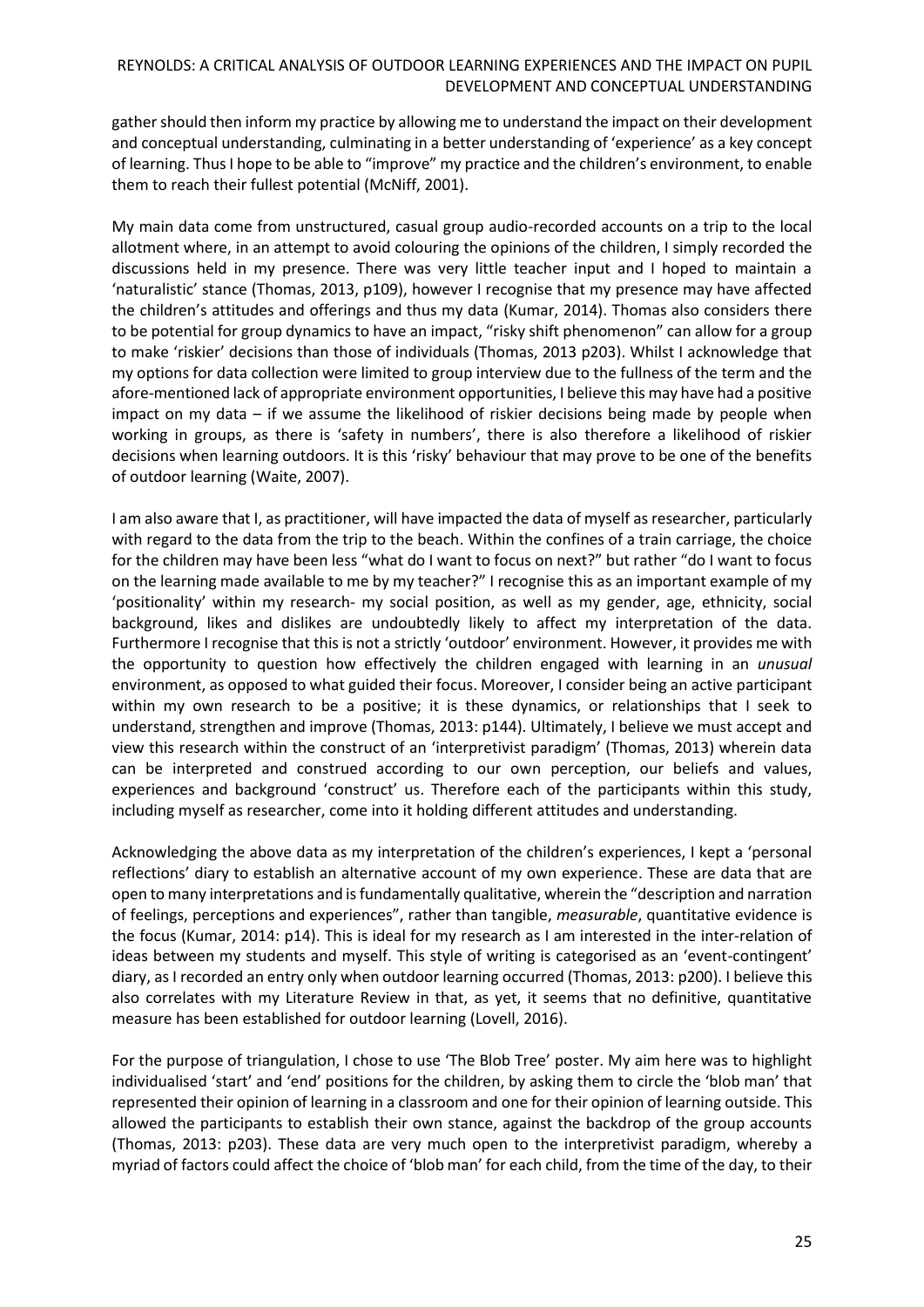engagement with the request. However, I feel they are valuable qualitative data and also serves to give some autonomy to the students, thus showing respect to them and building upon the alternative angles from which to interpret the data.

# **Ethical considerations**

Thomas emphasises that ethical consideration is an important principle of researcher respect for their participants (2013: p38) and that it is an integral part of any research project. I absolutely agree and thus undertook to work within the University's ethics policy to gain clearance with both my Head teacher and Deputy Head, to notify the children of my intentions and thus establish myself as 'researcher' and to provide them with the opportunity to decline to take part at every stage of my process. Moreover, to protect their identity and right to privacy, I have used pseudonyms, deleted all original recordings and emphasised to all participants that my research will have no impact on the children's academic progress, or result in extra work for them. Furthermore, rather than place significant strain on individuals, I have used the class as a whole.

## **Data presentation and analysis**

My aim was to find evidence that could confirm the benefits of outdoor and experiential learning and subsequently help me to develop practical applications that may positively affect children's development and conceptual understanding. I sought to use my collated data to create an illuminative analysis and therefore adopted "the assumptions of interpretivism" wherein it must be accepted that specific accounts inform each other and that interpretations are constructed by each of us in a different way (Thomas, 2013: p235). I approached my data using a method of constant comparison, whereby I continuously and repeatedly read through each piece, comparing wording and relevant elements until particular themes began to emerge (Thomas, 2013: p236).

From the 'allotment transcripts', a major theme arose around engagement, which I was able to break down into two strands, one of 'outdoor environment as a catalyst for engagement' and one of 'selfdirected engagement'. Whilst the dialogue initially appeared multi-focussed and reactionary, in fact a pattern emerged to suggest that the children would zone in on a particular focus point and that this would then develop into investigation and deeper questioning. With the first strand, there were instances where the environment would impact on the child, such as the 'sticky weeds' dialogue (line 77 – 86); I would suggest that the learners did not choose the area on which to focus, but chose to engage with what was presented. In this particular section of dialogue, they were sufficiently interested to investigate further, with all five children participating moving from what could be considered reactionary or passive roles, into active investigators. Moreover, they questioned the situated learning and appeared to dig deeper into their understanding. It could be argued that they all contributed a greater level of learning and mutually enriched each other's conceptual understanding (Claxton, 2002).

The second theme of 'self-directed learning' appeared to work in a similar way, but significantly the *learner* chose the focus rather than the environment dictating it. In this, it appeared that the children took charge of their own learning, adding to and layering their understanding as they delved deeper. For me, a clear example of this is the 'sticky flowers' dialogue (line  $61 - 76$ ); a deliberate choice of focus from one child not only sufficiently engaged him, but subsequently engaged six more children. This began as an investigation from the instigator, using touch, sight and physical exploration and then developed into a group process wherein the children physically tested objects, suggested theories and developed their understanding by extending their circle of attention to scrutinise more possibilities of what the 'sticky thing' could be. They continuously questioned and investigated as they carried out this experiment and it could be argued that, as with the first strand, they mutually enriched and supported each other's access to deeper understanding. Certainly, the final section of this dialogue (line 73 – 76) could be interpreted as the children providing 'scaffolding' for significantly extended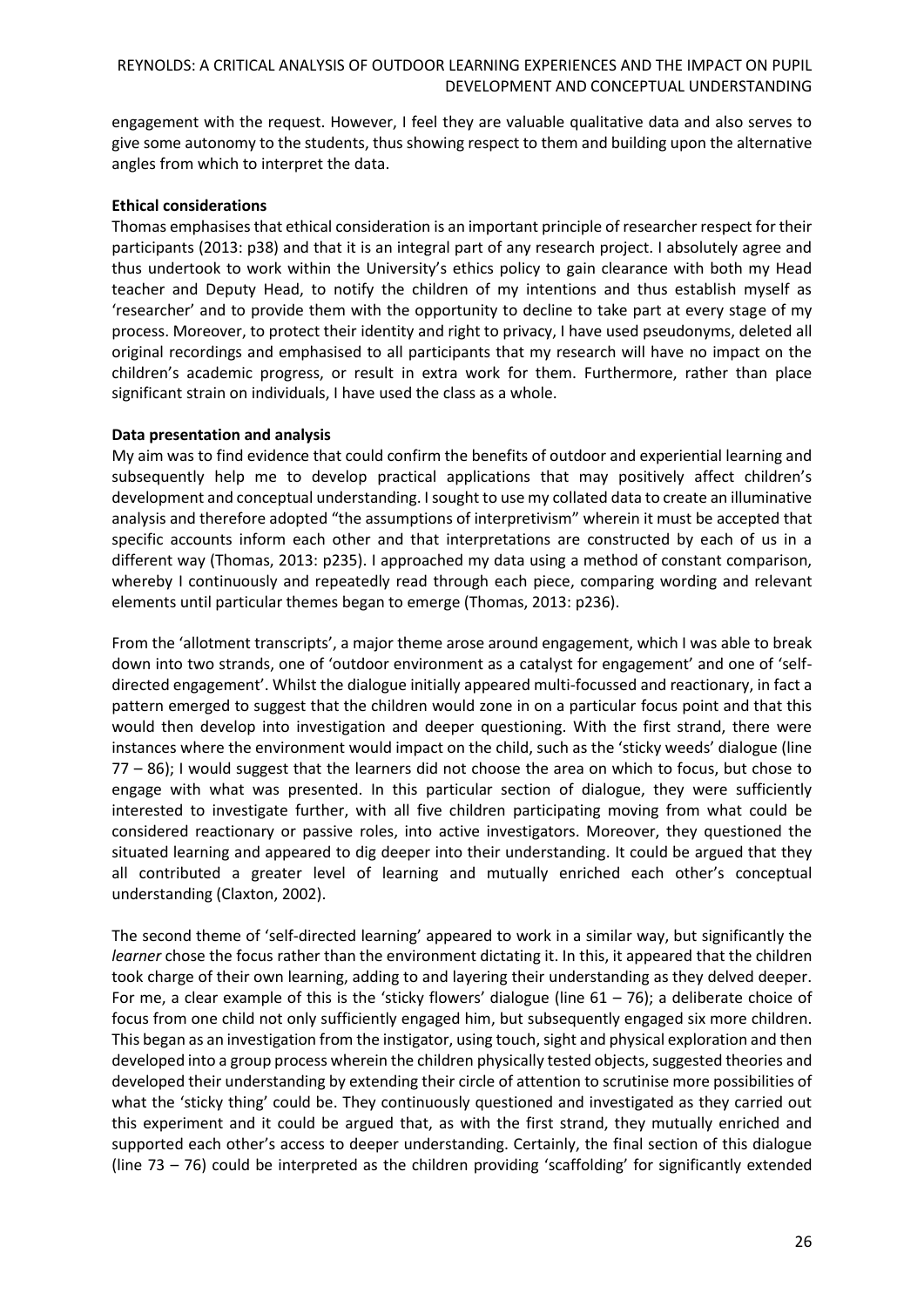learning by acting as 'more knowledgeable other', thus exponentially increasing the group's conceptual understanding (Vygotsky, 1962, cited in Bates, 2016: p46). Furthermore, I would argue that this may have a potentially significant impact on their self-confidence, inter-relation and communication skills (Claxton, 2002; Waite, 2011).

Within Lovell's evidence brief (2016) there are implications that outdoor learning only positively affected boys and that that affect was weak at best. Within my own data, an equal amount of girls presented within my 'self-directed learning' data and slightly more boys were present in 'environment as catalyst'. This was illuminating for me as, generally speaking, my female students tend to be more readily engaged in class. Whilst my data are by no means extensive, for my own class and my own pedagogy it may be acceptable to assume that both genders benefitted from the greater levels of stimulus and the opportunity for 'hands on learning' and that experiential learning may provide greater access for some of my students. Also within her brief, Lovell cites evidence suggesting outdoor learning may be beneficial to children with autism or with other special needs. This resonates with my 'beach train' diary notes on 'JC' as he was notably calmer when given a task to focus on.

Also useful for my pedagogical development was the way in which the children seemed to link their outdoor learning with their classroom learning, ultimately lifting it off the whiteboard and into 'the real world'. This was evident across all data, suggesting it is something the children are naturally inclined to do and is significant because it may mean they are able to activate memory to supplement their present understanding, implying they are able to contextualise theory and apply it practically (Waite, 2007; Fettes, 2013).

When applying the Leuven Scale to my data from the allotment, it aligned with my concerns that learning outdoors interrupts focus. The Scale suggests that to have extremely high levels of engagement a child must be "concentrated without interruption". Whilst there is evidence of high concentration in the data relating to the allotment, I do not believe that it was continuously sustained as the children tended to move on to a new point of focus regularly. This may be the greatest flaw of outdoor learning. Conversely, this may not be a negative. 'Real life' is fast-paced, multi-focussed and demanding. The same can be said of our experience of outdoor learning, therefore there is argument for exposing children to learning in this style. By doing so, perhaps these learners will develop a greater level of focus and commitment and find ways to reach decisions more quickly. As Claxton states, resilience is being able to "stay engaged despite external distractions" (Claxton, 2002: p19). He adds that: "if you help students become better learners, their achievement rises" (Claxton, 2002: p15).

With this in mind, I chose to use the 'beach trip' reflection diary as a deliberate contrast from both the traditional classroom and the perceived ideals of an outdoor learning environment. I hoped to provide an alternative space in which some classroom behaviours could be established, such as reinstating myself as teacher, to explore the children's engagement when learning is more experiential but the opportunity to choose their own focus is taken away. A train carriage provides a quieter space in which to engage with learners and I would suggest this played a significant part in their engagement. The data may add weight to the idea that experiential learning is beneficial, but that the environment is a secondary element. Perhaps the opportunity to 'do' is more important than the opportunity to extensively 'explore'. According to the Leuven Scale, engagement was high and far more sustained (see than at the allotment; this could be due to the decreased amount of distraction or the reestablishment of teacher-pupil relationships. There is also the potential argument that we instinctively register the train as 'safer' – open space would historically have made humans vulnerable and our senses are often on high alert when outside for this very reason (Goleman, 1995). Once physical parameters had been registered, the children's focus could be perceived as being available to engage more deeply in their learning.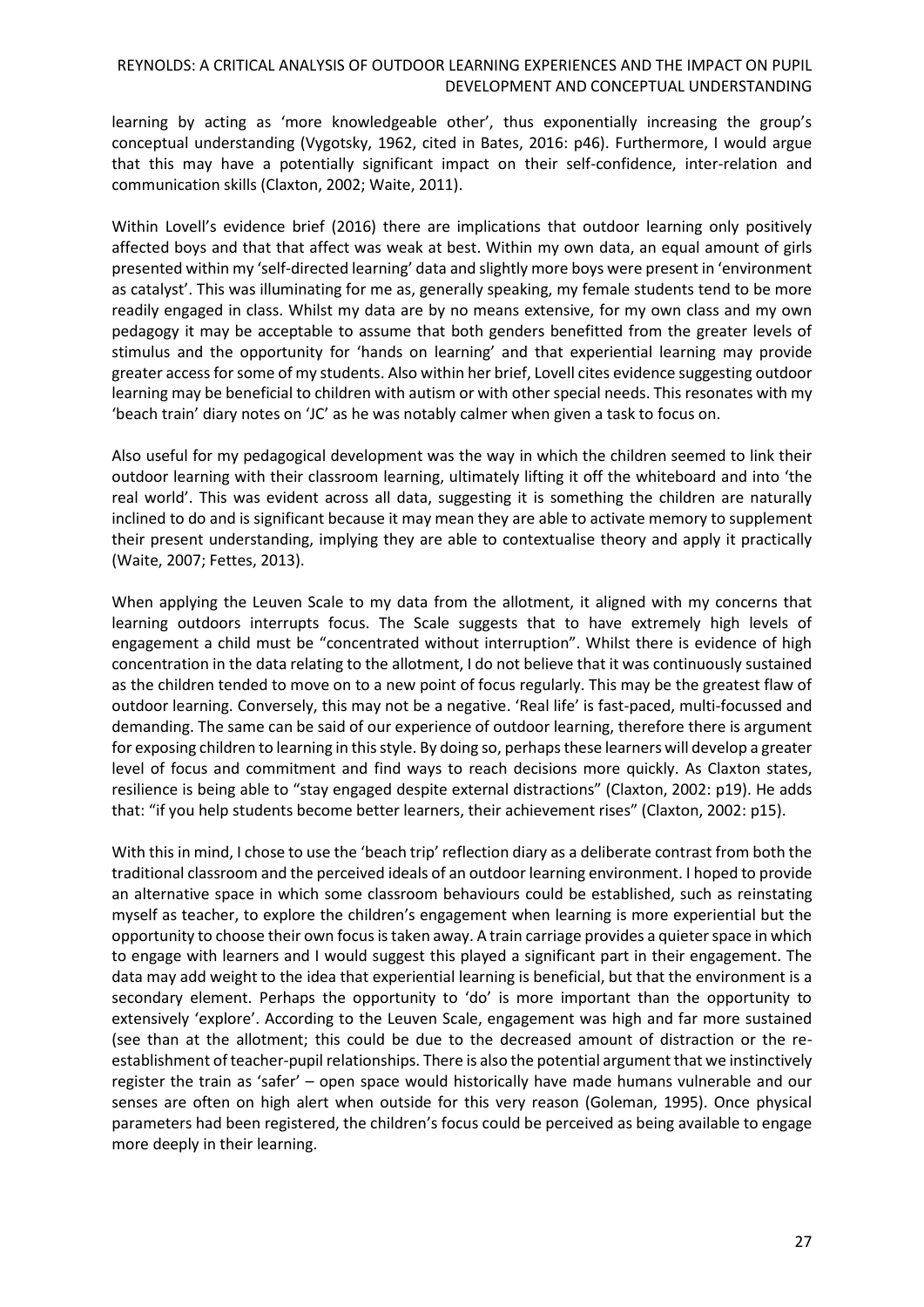Fifteen students independently completed the 'Blob Tree' sheets, which I used to establish the children's dispositions on learning in a classroom and learning outside Of particular note was the correlation in their 'blob' choices. Five children selected the 'falling blob' for their feelings about classroom learning which, due to the helplessness associated with falling, could be interpreted as an issue with the lack of control afforded to them in the classroom and a need in these learners to have more power in choosing their learning topics. Juxtaposed are the seven sheets with 'rope-swinging' blobs for 'outdoor learning'; this could be perceived to mirror the feelings associated with falling, but offers an opposing experience due to the greater choice, power and control implications. Significantly, no discernibly negative 'blobs' were selected for outdoor learning, further supporting the implication that enjoyment fosters engagement (Waite et al, 2016).

# **Conclusion**

Gibb states that "thinking skills such as problem solving, creativity and inventiveness" rely on "considerable background knowledge" (DfE, 2016). This correlates with the evidence in the transcript of the children referring back to their classroom learning whilst outdoors and I perceive in this a potential personal pedagogic ideal that outdoor learning be supported and supplemented with focused classroom learning, providing learners with multiple sources and styles of information and opportunities to use recall to deepen their conceptual understanding. Brookes argues that outdoor learning "cannot change personal traits" (2003: p19) and whilst I would not dispute that, my data suggest that experiential learning can at least allow a learner to explore and flex their learning capabilities. Dweck believes students with a growth mindset tend to be able to 'mobilise' their mental resources and to "dig in and do what it takes" (2012: p57). For students to develop these skills, they may benefit from exposure to environments that can foster and enrich these 'resources'.

Moreover, I feel that a clear connection between pupil and teacher enjoyment and their subsequent engagement was present in my data, which translated as high levels of energy and often culminated in significant leaps forward in understanding and learning. The children clearly revelled in the space and the opportunities, as demonstrated by the 'Blob Tree' evidence and were naturally inclined to support and enrich one another's learning. I feel that I have developed a greater understanding of experience as a key concept of learning and that I have sufficient evidence to support the provision of as many outdoor and experiential learning opportunities for my students as I can. Whilst I recognise that the confines of the curriculum and the restriction on space within school make this a difficult undertaking, I see no reason to dispute the implications of enjoyment feeding engagement and to grab every opportunity with both hands.

## **References**

Alexander, R. (2008) *Towards Dialogic Teaching: Rethinking Classroom Talk,* 4<sup>th</sup> edn, Dialogos: Cambridge.

Alexander, R. (ed.) (2010) *The Cambridge Primary Review Research Surveys.* Abingdon; Routledge. Bates, B. (2016) *Learning theories simplified*. London: Sage

Bilton, H. (2010) *Outdoor Learning in the Early Years.* Third Edition. Oxon: Routledge.

Brookes, A. (2003) 'A critique of neo-Hahnian outdoor education theory - Part two: "The

fundamental attribution error" in contemporary outdoor education discourse', *Journal of Adventure Education and Outdoor Learning*, 3:2, 119-132, doi: 10.1080/14729670385200311 Claxton, G (2002) *Building Learning Power*. Bristol: TLO.

DfE (Department for Education) (2016) *Nick Gibb: what is a good education in the 21st century?* Available at: [https://www.gov.uk/government/speeches/what-is-a-good-education-in-the-](https://www.gov.uk/government/speeches/what-is-a-good-education-in-the-21st-century)

[21st-century](https://www.gov.uk/government/speeches/what-is-a-good-education-in-the-21st-century) Accessed: 23rd July 2017

Dweck, C, S. (2012) *Mindset: How You Can Fulfil your Potential.* New York: Ballantine Books.